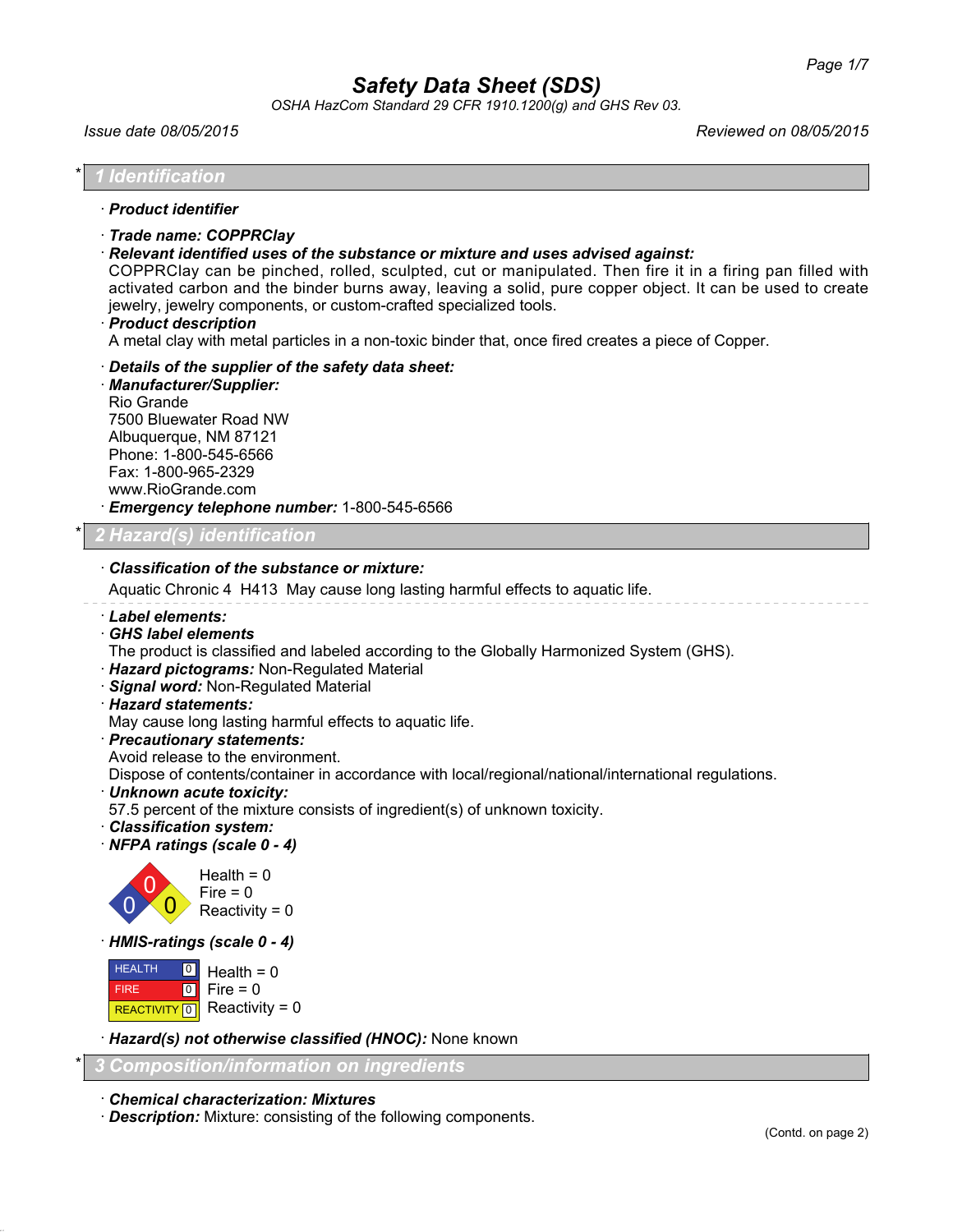*OSHA HazCom Standard 29 CFR 1910.1200(g) and GHS Rev 03.*

*Issue date 08/05/2015 Reviewed on 08/05/2015*

*Trade name: COPPRClay*

| · Dangerous Components: |                                                                  |        |
|-------------------------|------------------------------------------------------------------|--------|
| Trade Secret            | $\langle \cdot \rangle$ STOT SE 3, H335; Aquatic Chronic 4, H413 | 40-60% |
| Additional information: |                                                                  |        |

Trade secret made in accordance with paragraph (i) of §1910.1200 of 29 CFR 1910.1200, the OSHA Hazard Communication Standard and U.S. Code of Federal Regulations.

\* *4 First-aid measures*

- · *Description of first aid measures:*
- · *After inhalation:* The product does not irritate with inhalation.
- · *After skin contact:* Wash with soap and water.
- · *After eye contact:* If eye irritation occurs, consult a doctor.
- · *After swallowing:* If swallowed and symptoms occur, consult a doctor.
- · *Information for doctor:*
- · *Most important symptoms and effects, both acute and delayed:* No further relevant information available.
- · *Indication of any immediate medical attention and special treatment needed:*

No further relevant information available.

*5 Fire-fighting measures*

- · *Extinguishing media:*
- · *Suitable extinguishing agents:*

CO₂, extinguishing powder or water spray. Fight larger fires with water spray or alcohol resistant foam.

- · *Special hazards arising from the substance or mixture:* No further relevant information available.
- · *Advice for firefighters:*
- · *Protective equipment:*

As in any fire, wear self-contained breathing apparatus pressure-demand (NIOSH approved or equivalent) and full protective gear to prevent contact with skin and eyes.

\* *6 Accidental release measures*

- · *Personal precautions, protective equipment and emergency procedures:* Not required.
- · *Environmental precautions:*

Inform respective authorities in case of seepage into water course or sewage system.

- Do not allow to enter sewers/ surface or ground water.
- · *Methods and material for containment and cleaning up:*

Dispose of the collected material according to regulations.

· *Reference to other sections:*

See Section 7 for information on safe handling.

See Section 8 for information on personal protection equipment.

See Section 13 for disposal information.

### *7 Handling and storage*

- · *Handling*
- · *Precautions for safe handling:* No special precautions are necessary if used correctly.

· *Information about protection against explosions and fires:* No special measures required.

· *Conditions for safe storage, including any incompatibilities:*

· *Storage*

- · *Requirements to be met by storerooms and receptacles:* No special requirements.
- · *Information about storage in one common storage facility:* Not required.
- · *Further information about storage conditions:* None.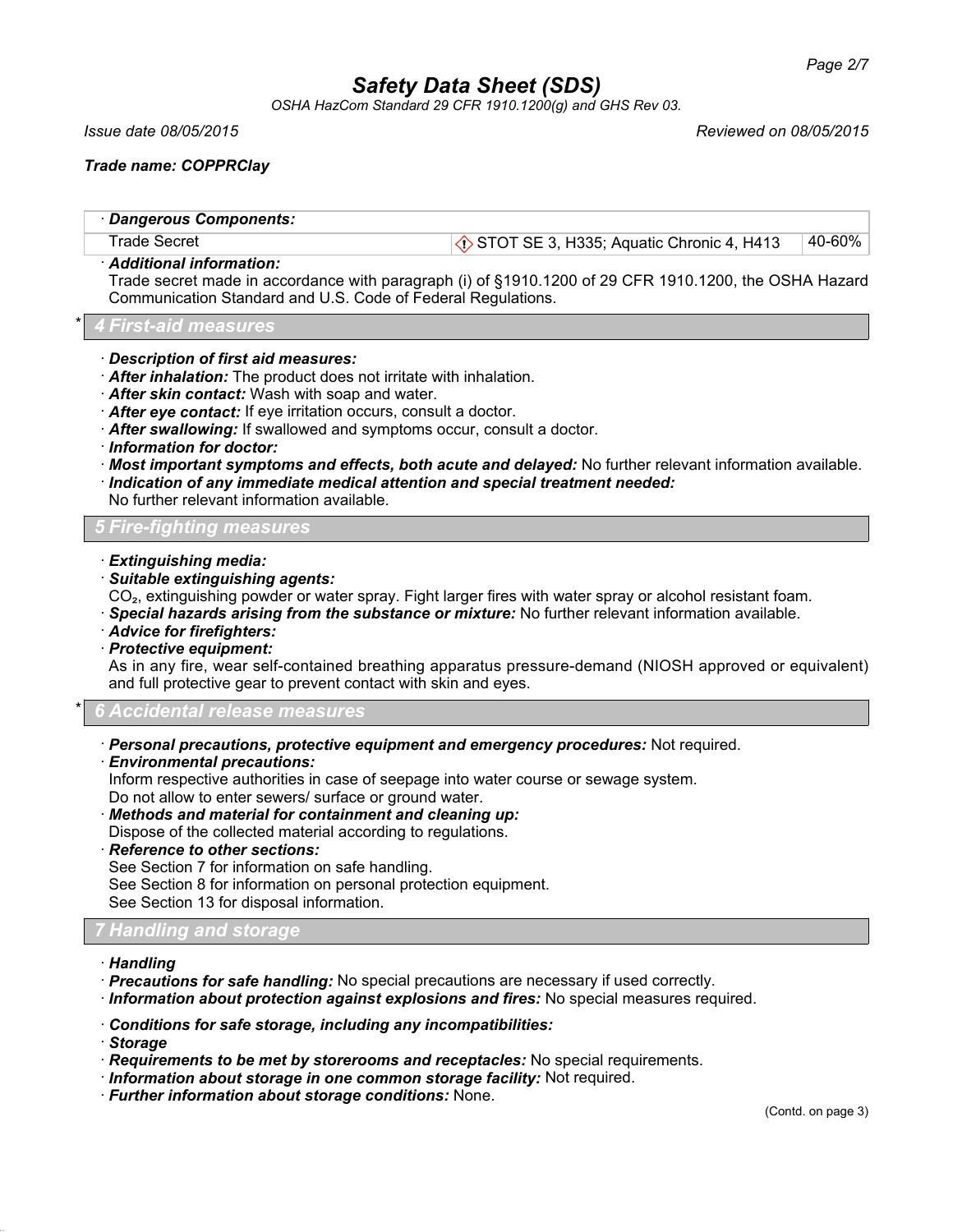*OSHA HazCom Standard 29 CFR 1910.1200(g) and GHS Rev 03.*

*Issue date 08/05/2015 Reviewed on 08/05/2015*

*Trade name: COPPRClay*

· *Specific end use(s):* No further relevant information available.

\* *8 Exposure controls/personal protection*

· *Additional information about design of technical systems:* No further data; see section 7.

· *Control parameters:*

· *Components with occupational exposure limits:*

## **Trade Secret**

PEL Long-term value: 1\* 0.1\*\* mg/m<sup>3</sup> as Cu \*dusts and mists \*\*fume REL Long-term value: 1\* 0.1\*\* mg/m<sup>3</sup> as Cu \*dusts and mists \*\*fume TLV Long-term value:  $1*0.2**$  mg/m<sup>3</sup>

\*dusts and mists; \*\*fume; as Cu

· *Additional information:* The lists that were valid during the creation of this SDS were used as basis.

- · *Exposure controls:*
- · *Personal protective equipment:*
- · *General protective and hygienic measures:* Wash hands before breaks and at the end of work.
- · *Breathing equipment:* Not required.
- · *Protection of hands:* Not required.
- · *Material of gloves:* Not required.
- · *Penetration time of glove material:* Not applicable.
- · *Eye protection:* Not required.

### \* *9 Physical and chemical properties*

| Information on basic physical and chemical properties<br><b>General Information</b>                      |                                                                      |        |
|----------------------------------------------------------------------------------------------------------|----------------------------------------------------------------------|--------|
| · Appearance:<br>Form:<br>Color:<br>· Odor:<br>Odor threshold:                                           | Semi-soft clay<br><b>Brown</b><br><b>Odorless</b><br>Not determined. |        |
| · pH-value:                                                                                              | Not applicable.                                                      |        |
| <b>Change in condition</b><br><b>Melting point/Melting range:</b><br><b>Boiling point/Boiling range:</b> | Not determined.<br>100 °C (212 °F)                                   |        |
| · Flash point:                                                                                           | Not applicable.                                                      |        |
| · Flammability (solid, gaseous):                                                                         | Not determined.                                                      |        |
| · Ignition temperature:                                                                                  |                                                                      |        |
| <b>Decomposition temperature:</b>                                                                        | Not determined.                                                      |        |
| · Auto igniting:                                                                                         | Product is not self-igniting.                                        |        |
| · Danger of explosion:                                                                                   | Product does not present an explosion hazard.                        |        |
| · Explosion limits:<br>Lower:<br><b>Upper:</b>                                                           | $0.0$ Vol %<br>$0.0$ Vol $%$                                         | (Contd |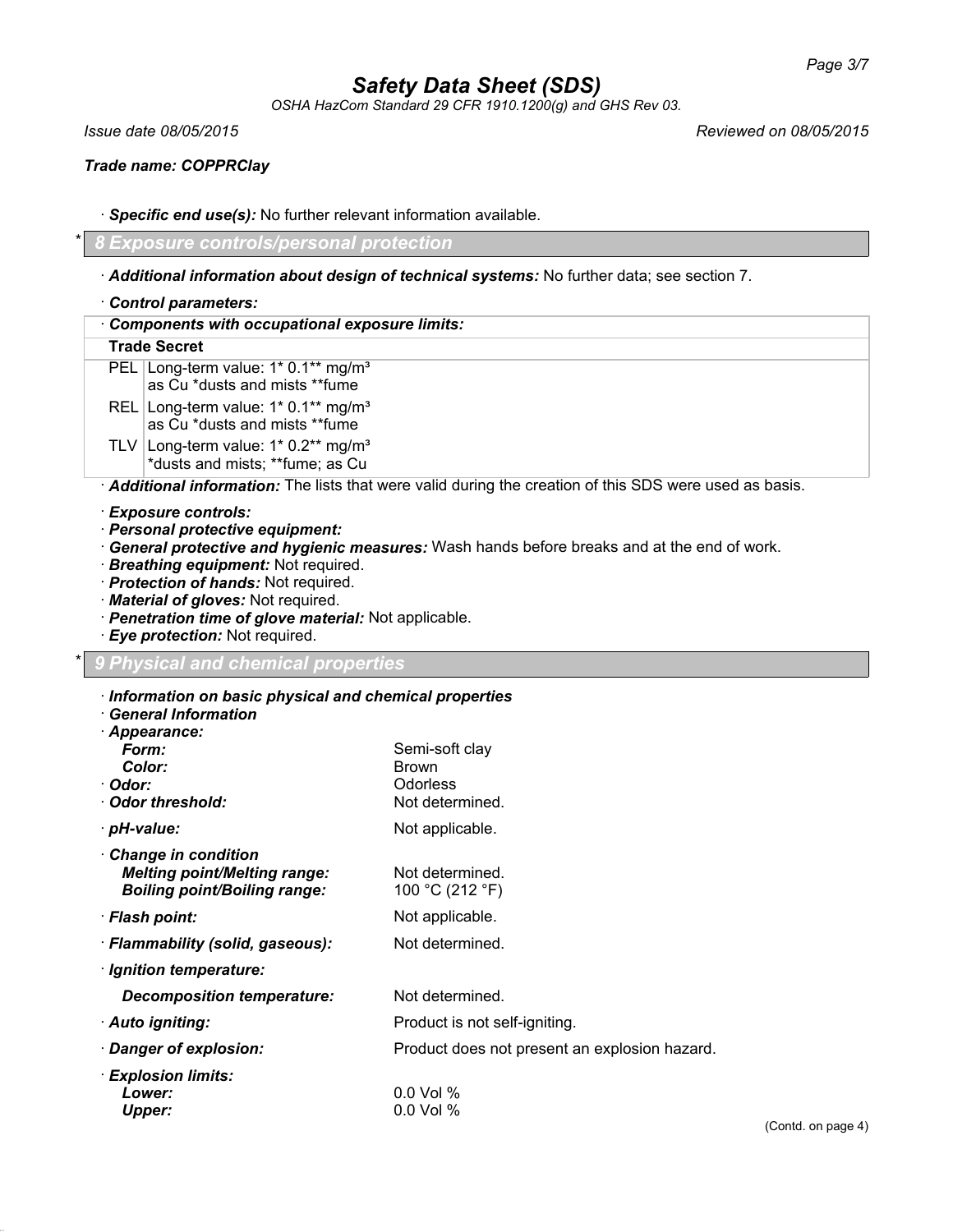*OSHA HazCom Standard 29 CFR 1910.1200(g) and GHS Rev 03.*

*Issue date 08/05/2015 Reviewed on 08/05/2015*

### *Trade name: COPPRClay*

· *Vapor pressure @ 20 °C (68 °F):* 23 hPa (17 mm Hg) · *Density: Relative density:* Not determined. **Vapor density:** Not applicable.<br> **Evaporation rate:** Not applicable. *Evaporation rate:* · *Solubility in / Miscibility with:* **Water:** Insoluble. · *Partition coefficient (n-octanol/water):* Not determined. · *Viscosity:* **Dynamic:** Not applicable. **Kinematic:** Not applicable. · *Solvent content: Organic solvents:* 4.0 % **Other information:** No further relevant information available.

### *Stability and reactiv*

· *Reactivity:* No further relevant information available.

- · *Chemical stability:* Stable under normal conditions.
- · *Thermal decomposition / conditions to be avoided:* No decomposition if used according to specifications.
- · *Possibility of hazardous reactions:* No dangerous reactions known.
- · *Conditions to avoid:* No further relevant information available.
- · *Incompatible materials:* No further relevant information available.
- · *Hazardous decomposition products:* No dangerous decomposition products known.

### \* *11 Toxicological information*

- · *Information on toxicological effects:*
- · *Acute toxicity:*
- · *Primary irritant effect:*
- · *On the skin:* No irritating effect.
- · *On the eye:* No irritating effect.
- · *Additional toxicological information:*
- · *Carcinogenic categories:*
- · *IARC (International Agency for Research on Cancer):*

None of the ingredients are listed.

### · *NTP (National Toxicology Program):*

None of the ingredients are listed.

· *OSHA-Ca (Occupational Safety & Health Administration):*

None of the ingredients are listed.

\* *12 Ecological information*

- · *Toxicity:*
- · *Aquatic toxicity:*

Avoid release into the environment. Runoff from fire control or dilution water may cause pollution.

### **Trade Secret**

EC50 0.04-0.05 mg/l (Water flea)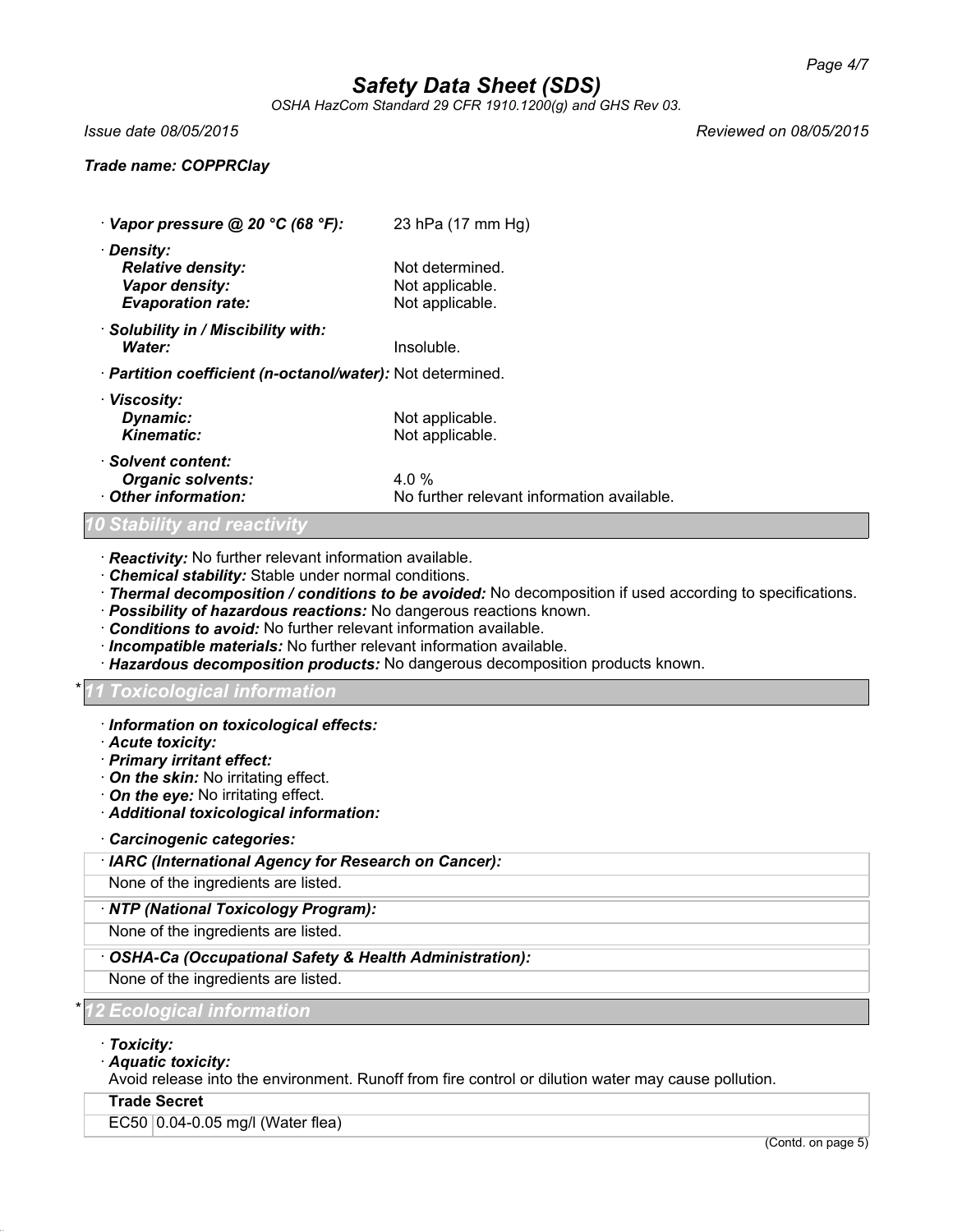*OSHA HazCom Standard 29 CFR 1910.1200(g) and GHS Rev 03.*

*Issue date 08/05/2015 Reviewed on 08/05/2015*

### *Trade name: COPPRClay*

· *Persistence and degradability:* No further relevant information available.

- · *Behavior in environmental systems:*
- · *Bioaccumulative potential:* No further relevant information available.
- · *Mobility in soil:* No further relevant information available.
- · *Additional ecological information:*
- · *General notes:*

Do not allow undiluted product or product that has not been neutralized to reach ground water, water course or sewage system.

- · *Results of PBT and vPvB assessment:*
- · *PBT:* Not applicable.
- · *vPvB:* Not applicable.
- · *Other adverse effects:* No further relevant information available.

### \* *13 Disposal considerations*

- · *Waste treatment methods:*
- · *Recommendation:*

Observe all federal, state and local environmental regulations when disposing of this material. Must not be disposed of together with household garbage. Do not allow product to reach sewage system.

· *Uncleaned packagings:*

· *Recommendation:* Disposal must be made according to official regulations.

## \* *14 Transport information* · *UN-Number:* · **DOT, ADR, ADN, IMDG, IATA** Non-Regulated Material · *UN proper shipping name:* · **DOT, ADR, ADN, IMDG, IATA** Non-Regulated Material · *Transport hazard class(es):* · *DOT, ADR, ADN, IMDG, IATA* · *Class:* Non-Regulated Material · *Packing group:* · **DOT, ADR, IMDG, IATA** Non-Regulated Material<br>· **Environmental hazards:** Not applicable. **Environmental hazards:** Not applicable.<br> **Special precautions for user:** Not applicable. · Special precautions for user: · *Transport in bulk according to Annex II of MARPOL73/78 and the IBC Code:* Not applicable. · **UN "Model Regulation":** Non-Regulated Material

### \* *15 Regulatory information*

· *Safety, health and environmental regulations/legislation specific for the substance or mixture:* · *SARA (Superfund Amendments and Reauthorization):*

· *Section 355 (extremely hazardous substances):*

None of the ingredients are listed.

· *Section 313 (Specific toxic chemical listings):*

Trade Secret

· *TSCA (Toxic Substances Control Act):*

All ingredients are listed.

(Contd. on page 6)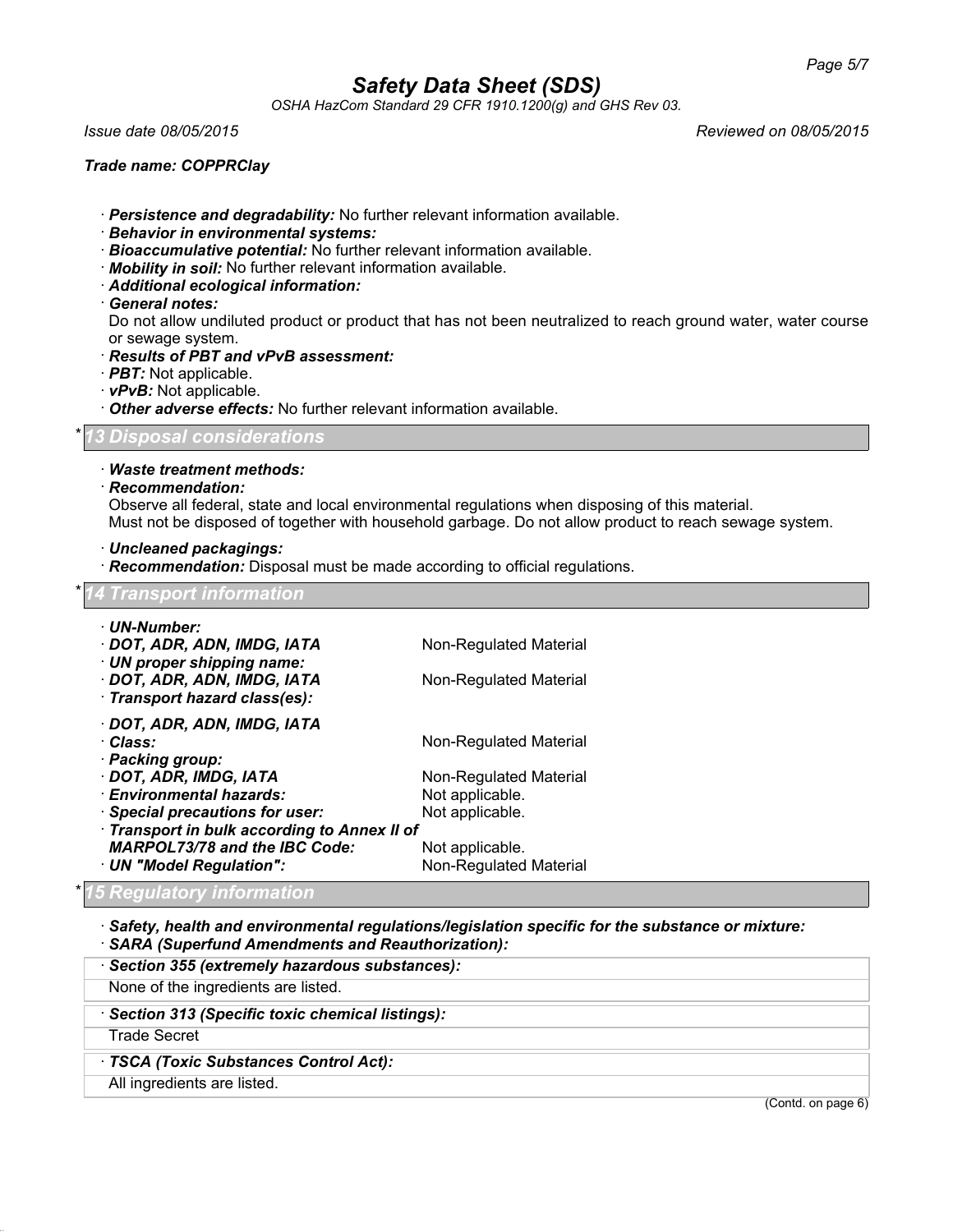*OSHA HazCom Standard 29 CFR 1910.1200(g) and GHS Rev 03.*

*Issue date 08/05/2015 Reviewed on 08/05/2015*

## *Trade name: COPPRClay*

## · *California Proposition 65:*

· *Chemicals known to cause cancer:*

None of the ingredients are listed.

· *Chemicals known to cause reproductive toxicity for females:*

None of the ingredients are listed.

### · *Chemicals known to cause reproductive toxicity for males:*

None of the ingredients are listed.

· *Chemicals known to cause developmental toxicity:*

None of the ingredients are listed.

### · *Carcinogenic categories:*

· *EPA (Environmental Protection Agency):*

Trade Secret D

### · *TLV (Threshold Limit Value established by ACGIH):*

None of the ingredients are listed.

### · *NIOSH-Ca (National Institute for Occupational Safety and Health):*

None of the ingredients are listed.

### · *GHS label elements*

- The product is classified and labeled according to the Globally Harmonized System (GHS).
- · *Hazard pictograms:* Non-Regulated Material
- · *Signal word:* Non-Regulated Material
- · *Hazard statements:*

May cause long lasting harmful effects to aquatic life.

- · *Precautionary statements:*
- Avoid release to the environment.

Dispose of contents/container in accordance with local/regional/national/international regulations.

#### · *National regulations:*

The product is subject to be classified according with the latest version of the regulations on hazardous substances.

### · *State Right to Know:*

### All ingredients are listed.

· *Chemical safety assessment:* A Chemical Safety Assessment has not been carried out.

### *Other inform*

The information and recommendations in this safety data sheet are, to the best of our knowledge, accurate as of the date of issue. Nothing herein shall be deemed to create warranty, expressed or implied, and shall not establish a legally valid contractual relationship. It is the responsibility of the user to determine applicability of this information and the suitability of the material or product for any particular purpose.

#### · *Date of preparation / last revision:* 08/05/2015 / -

#### · *Abbreviations and acronyms:*

ADR: The European Agreement concerning the International Carriage of Dangerous Goods by Road

ADN: The European Agreement concerning the International Carriage of Dangerous Goods by Inland Waterways

- IMDG: International Maritime Code for Dangerous Goods
- DOT: US Department of Transportation IATA: International Air Transport Association

ACGIH: American Conference of Governmental Industrial Hygienists

EINECS: European Inventory of Existing Commercial Chemical Substances

ELINCS: European List of Notified Chemical Substances

CAS: Chemical Abstracts Service (division of the American Chemical Society)

NFPA: National Fire Protection Association (USA)